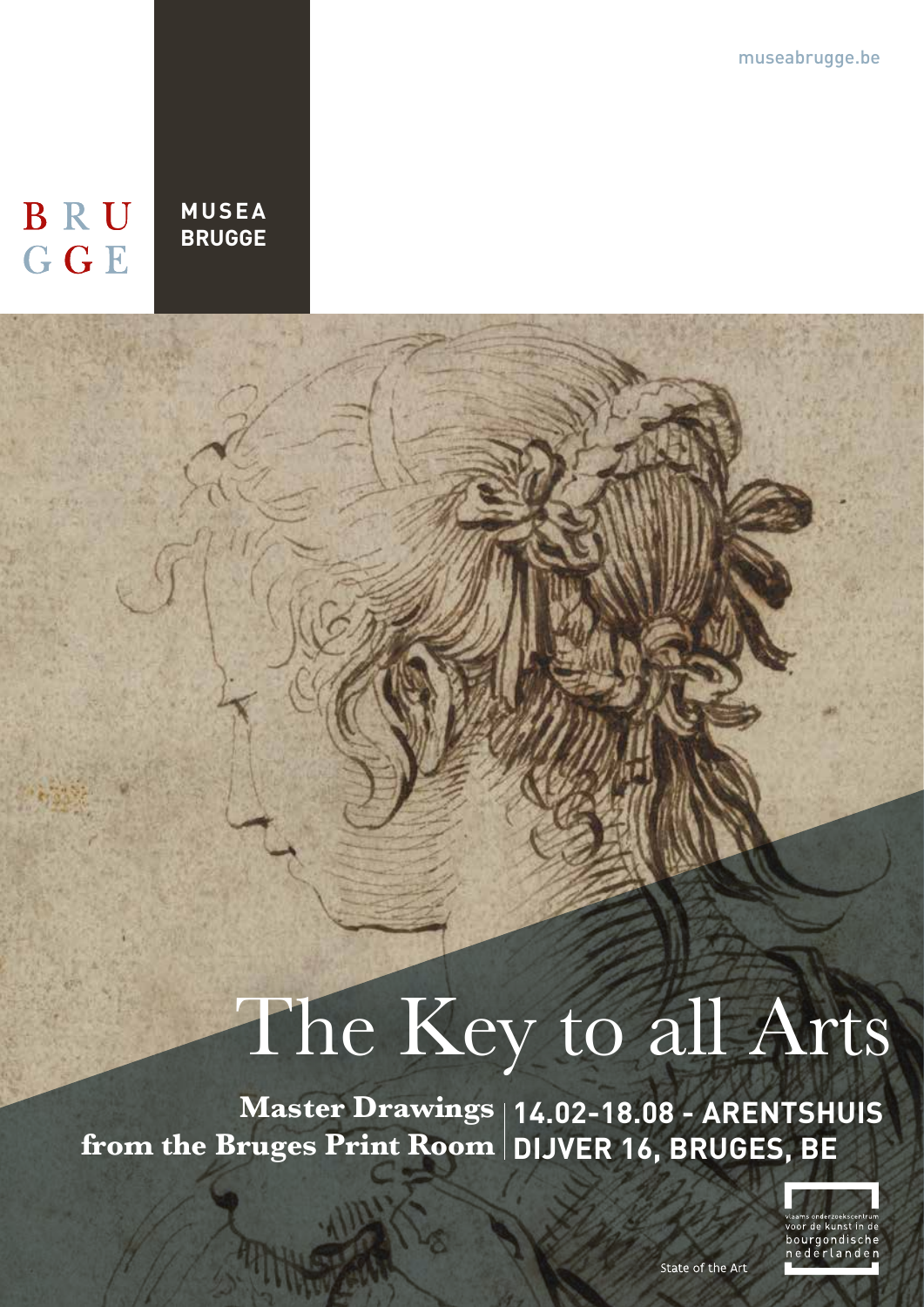### **THE KEY TO ALL ARTS** MASTERS DRAWINGS FROM THE BRUGES PRINT ROOM

#### FROM 14 FEBRUARY UNTIL 18 AUGUST 2019 / COLLECTION PRESENTATION / ARENTSHUIS

#### Intro

Almost every type of art is preceded by a preliminary drawing: from paintings, wall and ceiling frescos, sculpture, engravings and prints to stained glass windows and gold and silverware. As a result, these drawings display a great richness of different techniques, formats, functions, styles and subjects. The completed works of art they depict are sometimes not known or have not always survived. But for the careful viewer a drawing can reveal a veritable treasure trove of information.

These preliminary designs bear witness to the creative process of the artist concerned. They show the search for inspiration and the technical preparations from the first collection of ideas and motifs to the outlining of the final design at full size.

The Print Cabinet of Musea Brugge has been the repository for many years of the old master drawings of, amongst others, Frans Floris, Roelandt Savery, Ambrosius Francken, Govert Flinck, Jan van Mieris, Federico Zuccaro, Jacques Callot and Pierre Mignard. These fragile works need to be protected against UV light and cannot normally be viewed. However, from 14 February 2019, they will be exceptionally on display in a unique exhibition in the Arentshuis.

Until now, this less well-known collection of Bruges drawings has largely been overlooked by art-historical research. A forthcoming scientific publication will shine new light on fifty of the most fascinating 16th to early 18th century European drawings. It is to mark this scientific publication that the public will now be given an intimate glimpse of these works of art.



Alexandre Ubeleski, Bacchante Playing the Tambourine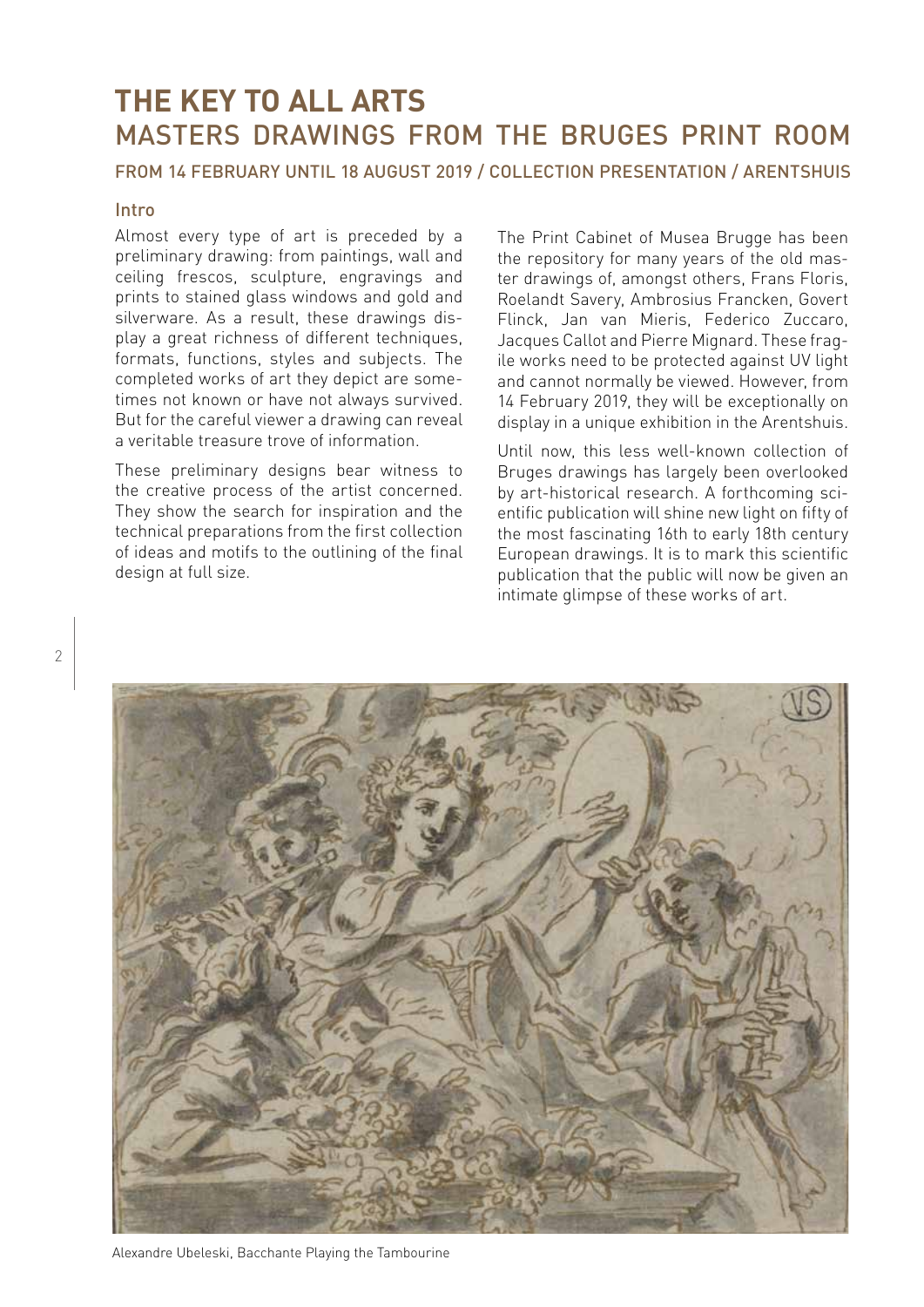#### Reasons for the presentation of the collection

From 14 February to 18 August, the Arentshuis will be exhibiting drawings from the Print Room of Musea Brugge. This exhibition is based on a selection of fifty of the most remarkable 16th to early 18th century European drawings from the Room's rich collection. Most of the works on display are sheets crafted by noteworthy artists from the Low Countries, although a numberof Italian, French and German masters are also represented. Each drawing is important in its own right, even if until now the majority have remained largely unknown to the broad general public.

The impulse for organizing this exhibition is the publication of the new academic catalogue 'European Old Master Drawings from the Bruges Print Room' (Lannoo, 2019), edited by Virginie D'haene (Deputy Curator at the Plantin-Moretus Museum in Antwerp and a former colleague at the Bruges Print Room) and coordinated by Vanessa Paumen (coordinator of the Flemish Research Centre for the Art of the Burgundian Netherlands at MuseaBrugge). This book will be officially presented to the public in March 2019 during an introductory lecture given by Virginie D'haene.

This new academic catalogue is appearing exactly thirty-five years after the publication of the first ever catalogue of the Bruges drawing collection. In 1984, Carl Van de Velde (†2018) completed a full inventory of the entire collection held by the Print Room of Musea Brugge, totalling some three thousand individual sheets. Until recently, this catalogue, with its concise but accurate and meticulous descriptions, was still the standard work of reference for the collection. However, additional research in recent years has provided many new insights into the city's repository of old master drawings. For example, fifteen of the drawings have been given new attributions, while the iconographic puzzles of many others have now been solved or further clarified. In some cases, it has even been possible to tentatively formulate new iconographic interpretations. Similarly, for many drawings we now have a better appreciation of their possible function and the context in which they were first created. By updating the current state of artistic knowledge about the

Bruges collection, this new catalogue - an initiative of the Flemish Research Centre for the Art of the Burgundian Netherlands - makes an important contribution to our understanding of 16th to early 18th century draughtsmen and their drawing practices.

#### Collection

The drawing collection of the Bruges Print Room is a relatively small collection but a highly diverse one in terms of the different schools, techniques and functions it contains. Although there are drawings by several famous names, like Jacques Callot, Frans Floris or Govaert Flinck, one of the most important aspects of the collection - and perhaps its main strength - is the number of rare pieces by less wellknown artists, such as Jan van Mieris, Johan van Lintelo, Theodoor van Thulden or Lodewijk de Deyster. Moreover, and notwithstanding its limited scale, the collection's varied amalgamation of techniques, formats, functions and styles, together with the wide range of objects depicted, allows it to illustrate in a highly informative manner the versatile use of the medium of drawing in the art of the 16th to early 18th century.

With the exception of just five sheets, all the old master drawings in the collection are part of the bequest made by John Steinmetz in 1864. The remaining five drawings are the results of the acquisition policy followed by the Print Room in recent years. For the very first time, this exhibition focuses the spotlight on the highlights of the collection, whilst at the same time underlining the role of draughtsmanship as the key to all other forms of art, with drawing as an essential initial component in the creative processthat leads to every type of artistic production. The exhibits on display include drawings in pen, pencil, red or black chalks on plain, blue or primed paper for paintings, altar pieces, frescos, ceiling decoration and miniatures. There are also design pieces for all kinds of graphic arts: prints from allegorical or religious series, book illustrations, votive and 'in memoriam' cards, as well as other graphic applications, often involving a widely differing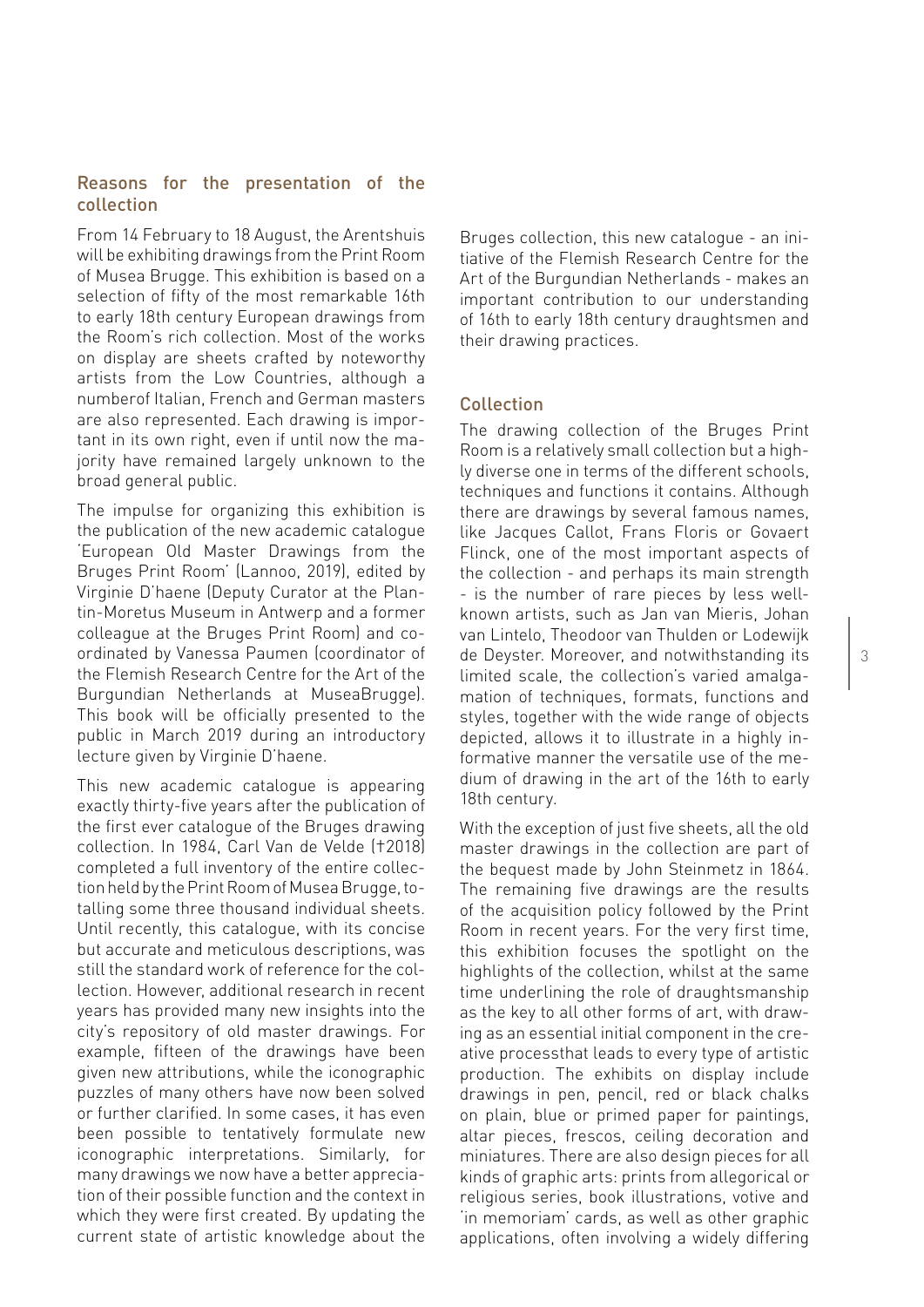range of graphic techniques. Similarly, there aredesigns for stained glass windows and for silver and goldware. Last but not least, there are a limited number of drawings which suggest that they were not preparatory pieces for some other work of art, but were intended to stand as works of art in their own right. At the same time, a number of workshop drawings and copies that were clearly preparatory have also been selected for inclusion, not only because they offer fascinating insights into the workshop practices of the artists of the 16th to early 18th century, but also provide us with a glimpse of finished works of art that no longer exist today.

#### Drawing as 'the key to all art': testimonies to the creative process of the artist

The works in the exhibition and the catalogue illustrate the artist's search for perfection, from the first setting down of ideas and motifs, through the preparation of various compositional studies, to (in some cases) the drawing of a final design to serve asa guide for the completion of the actual work of art. In contrast to the catalogue, in which the drawings are presented in chronological order, the drawings in the exhibition are grouped together according to what was most probably their intended purpose. In this way, it is possible to highlight the different functions of drawings in the creative process of the artist.

#### Figure studies and copies

By making drawings, artists were able to develop what was effectively a kind of visual databank of images, whilst at the same time practicing their manual dexterity and other skills. They collected various motifs and ideas by drawing from life, setting up their easels close to markets and other places of work, where they sketched the everyday scenes and objects they saw.

Often, they also copied motifs and ideas from other works of art. Sadly, in many cases the original works of art to which these drawings relate have been lost or cannot (yet) be identified. As such, the drawings offer a glimpse of works of art that are unknown to us today.

#### Compositional studies as preparation for prints, paintings and applied art

Most of the drawings in the exhibition are compositional studies for the implementation of various works of art. These drawings range from first brief sketches to fully developed compositional designs ('modelli), some of which are full size.

For large works of art, such as stained glass windows and tapestries, it was common for a 'cartoon' to be made. This was a final, fullscale design drawing that served as a pattern or guide for the completion of the actual work. These cartoons could sometimes assume large proportions. A good indication of this is the drawing of the 'Head of a shepherd (?)'. The relatively large scale of this piece, the drawing style and the attached sheet of paper all point to it being a fragment of a 'cartoon' for a stained glass window. Recent research has allowed this previously unattributed drawing to be identified as the work of Theodoor van Thulden (1606 – 1669), a painter and designer of prints and stained glass, including at least four of the monumental windows in the St. Michael and St. Gudula Cathedral in Brussels. The sheet in the exhibition shows that Van Thulden designed stained glass windows more frequently than was previously assumed.

#### Independent drawings

The exhibition also contains a number of drawings that were intended to be works of art in their own right; the so-called 'presentation drawings'. Antonie Crussens drew his 'Landscape' on costly 'vellum' (a kind of parchment). Using pen and ink, he imitated the engraving style of prints, so that he could create, as it were, more luxurious, hand-drawn and unique editions of this popular art form.

This exhibition in the intimate surroundings of the two rooms of the Arentshuis offers a unique opportunity to admire and appreciate the creative process of artists from the 16th to the early 18th century. The drawings will be on display for a period of six months, following which they will be returned to the Print Room of Musea Brugge for a number of years of rest away from the light.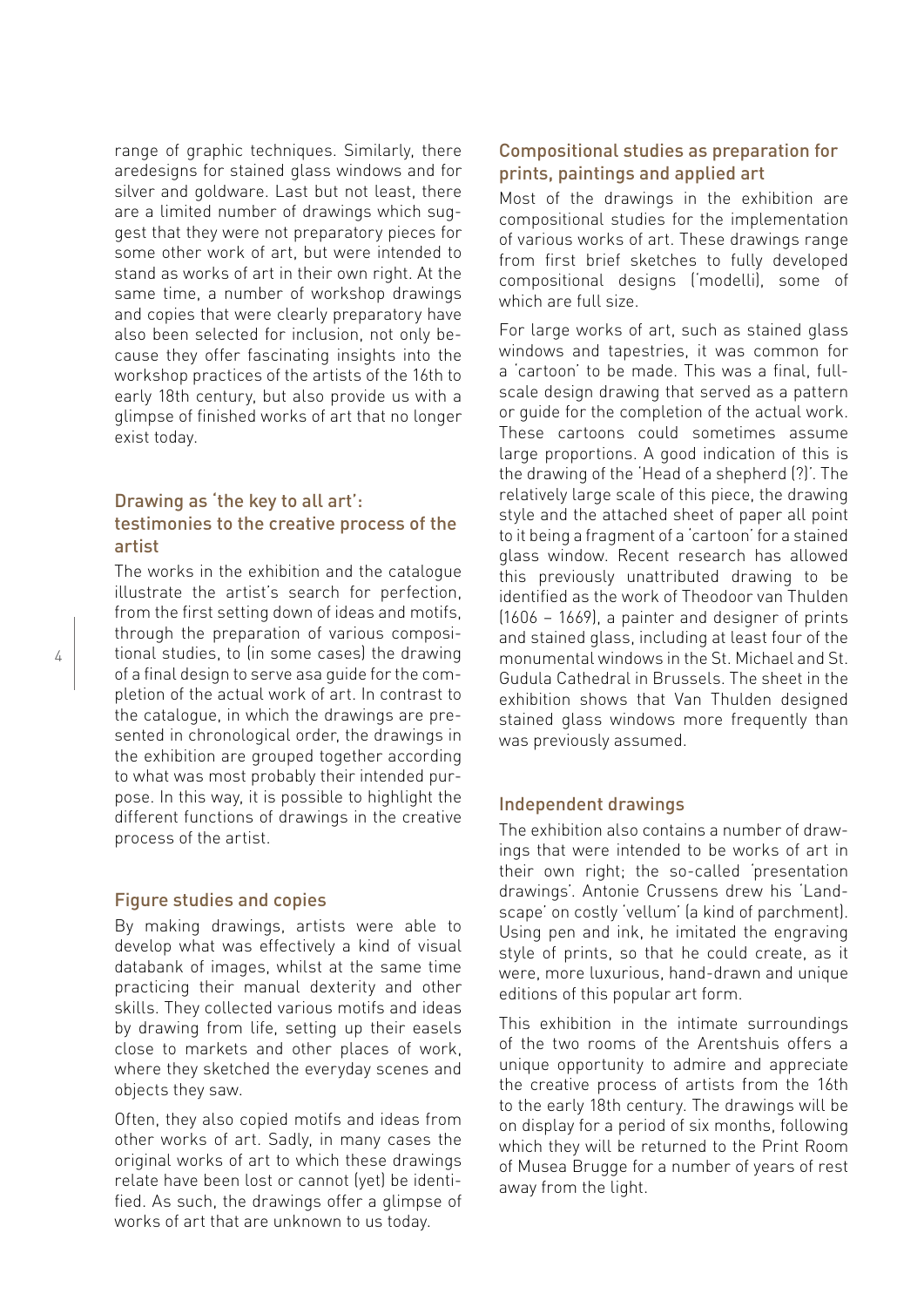#### **PUBLICATION**

European Old Master Drawings from the Bruges Print Room (EN) Edited by Virginie D'haene Lay-out Leen Depoorter Lannoo Uitgeverij, 2019 Hardcover, 256 pages Price: € 55 Available at the museumshop.



#### **HR IMAGES**

Images to promote this exhibition/museum can be downloaded via the following link https://brugge.mediahaven.com/index.php/collection.

Please mention the correct credits.



- 1. Pierre Mignard, Study of Apollo or John the Baptist © Lukas Art in Flanders, photo Dominique Provost
- 2. Jacob de Gheyn II, Study of a Girl in a Fantasy Costume, © Lukas Art in Flanders, photo Dominique Provost
- 3. Pieter van Sychem, Design for the Shield of the Brewers' Guild , © Lukas Art in Flanders, photo Dominique Provost
- 4. Alexandre Ubeleski, Bacchante Playing the Tambourine, © Lukas Art in Flanders, photo Dominique Provost
- 5. Giovanni Battista Trotti, David, © Lukas Art in Flanders, photo Hugo Maertens
- 6. Pieter de Jode I, The Sacrifice of Isaac, © Lukas Art in Flanders, photo Hugo Maertens
- 7. Theodoor van Thulden, Head of a Shepherd, © Lukas Art in Flanders, photo Hugo Maertens
- 8. Jan Wandelaar, Design for a Title Vignette for a Collection of Wedding Poems © Lukas Art in Flanders, photo Dominique Provost
- 9. Ambrosius Francken I, The Power of the King, © Lukas Art in Flanders, foto Dominique Provost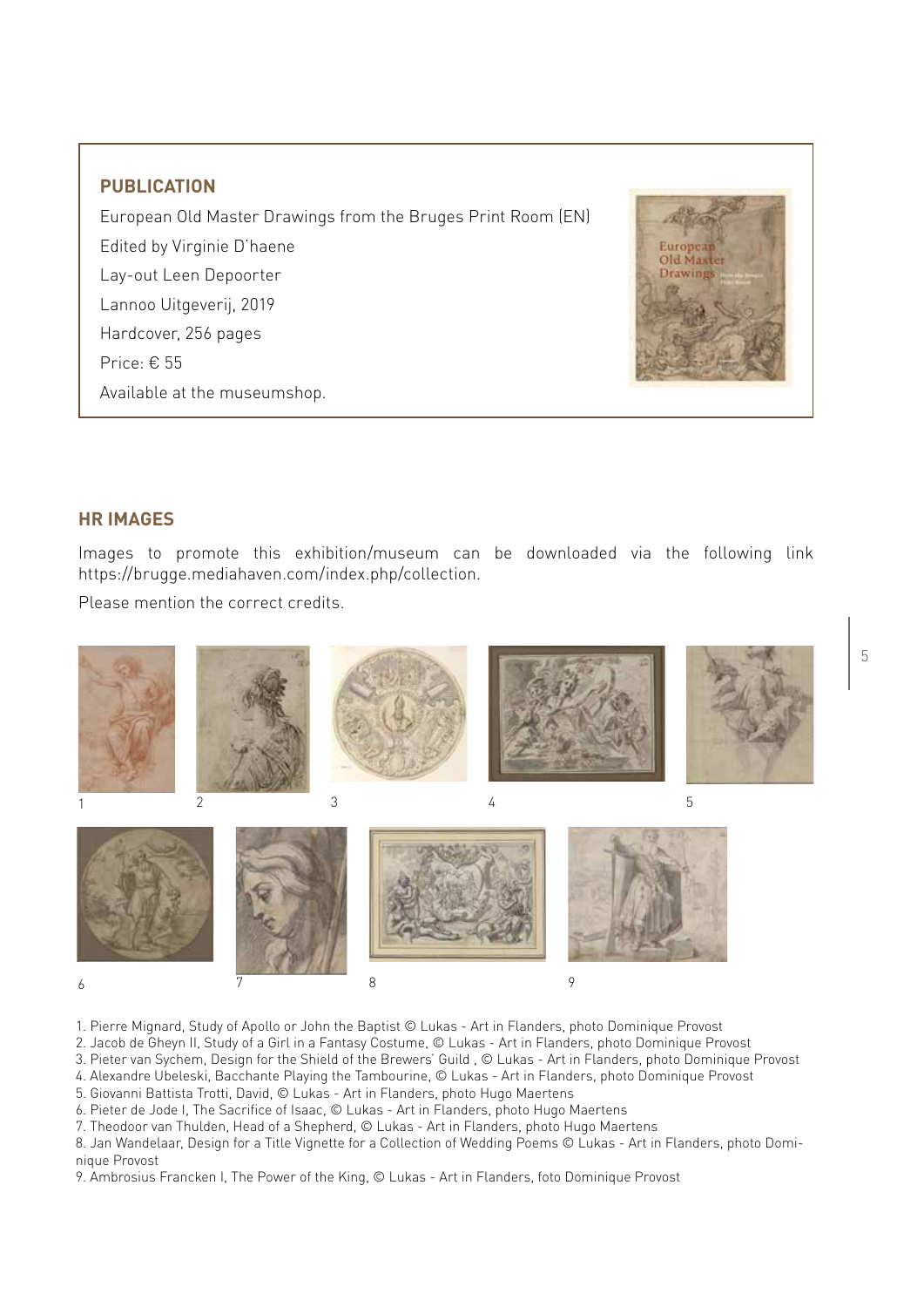#### **AFTERGLOW**

Since recently, Musea Brugge has been keeping its doors open after the normal closing time on the third Thursday of each month, and this between the hours of 17.00 and 21.00. This extended opening is always at a different location and the programme includes special activities, guided tours and workshops.

The evening opening of 21 February takes place at the Arentshuis, and is dedicated to this exhibition.



#### Practical info

Visitors pay the reduction rate, i.e. 5 euro instead of 6. Children -18 years old: free access.

#### **PRACTICAL INFORMATION EXHIBITION**

| Title              | The key to all arts. Masters drawings from the Bruges print room                                                                                             |
|--------------------|--------------------------------------------------------------------------------------------------------------------------------------------------------------|
| Location           | Arentshuis, Dijver 16, 8000 Bruges                                                                                                                           |
| Dates              | from 14 Februay until 18 August 2019                                                                                                                         |
| Opening hours      | from Tuesday to Sunday from 9.30 to 17 hrs.                                                                                                                  |
|                    | Tickets $\epsilon$ 6 (26-64 y.) $\epsilon$ 5 (>65 y. & 18-25 u.) [incl. permanent Brangwyn collection]<br>free entrance -18 years old and Bruges inhabitants |
| <b>Publication</b> | 'European Old Master Drawings from the Bruges Print Room' (EN), €55                                                                                          |
| Info               | www.museabrugge.be                                                                                                                                           |

#### **MORE INFO**

All arrangements can be made via sarah.bauwens@brugge.be or on +32 50 44 87 08. Press visits to the exhibition are possible with an appointment: see under the heading 'pers' (press) on the website www.museabrugge.be. The press file can also be consulted online and texts can be transcribed, again via www.museabrugge.be, under the heading 'press'.

#### **REQUEST**

We collect every possible review of our museums and events. Therefore we would like to ask you to send a copy of any article you publish to Sarah Bauwens, head of Press & Communications, Musea Brugge, Dijver 12, B-8000 Bruges.

You can also send the files digitally (stating ftp or url) to sarah.bauwens@brugge.be. We thank you for your cooperation and interest.